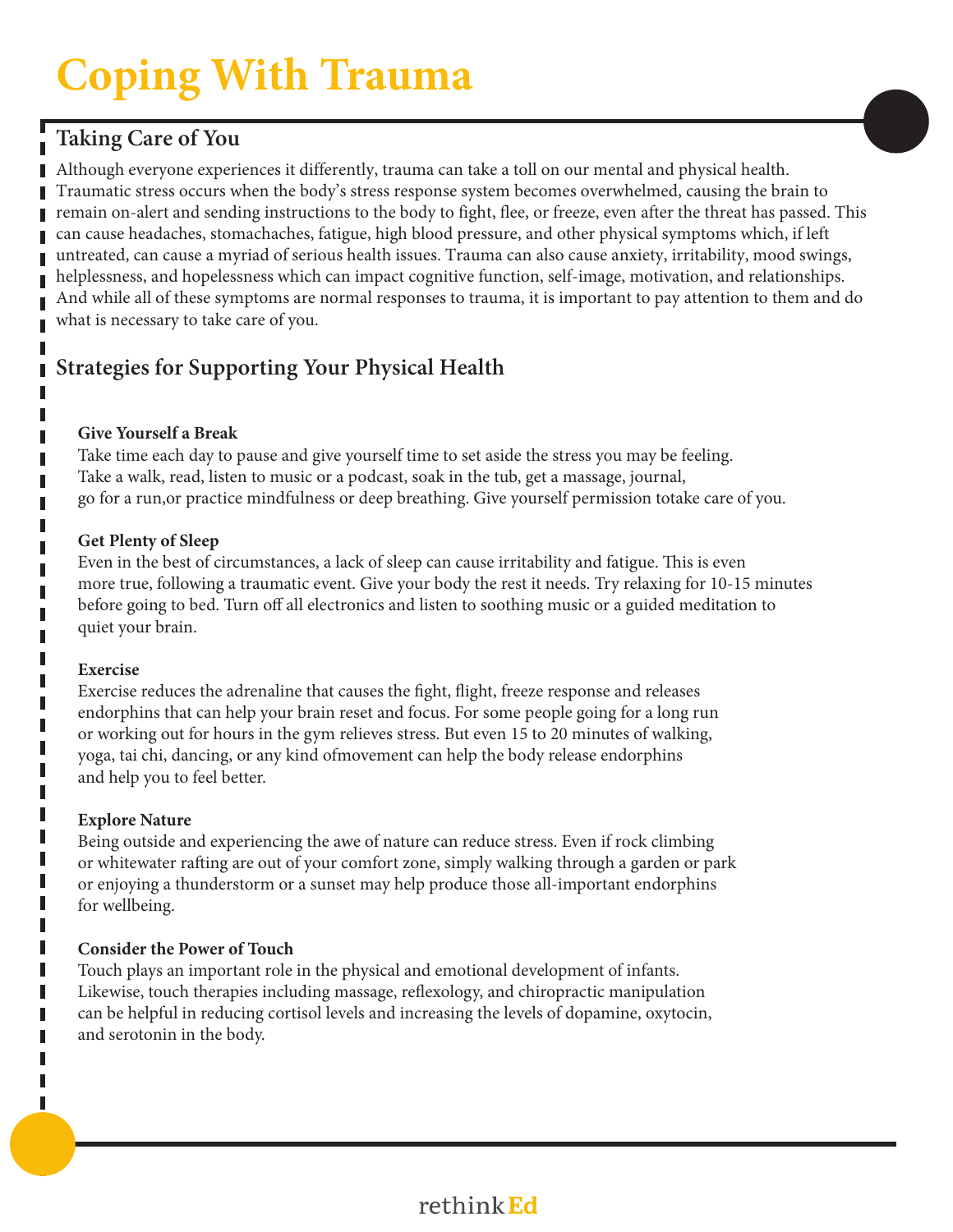# **Coping With Trauma**

#### **Eat Healthy**

Providing your body with proper nutrients is essential for maintaining physical health, especially following trauma. Having regular mealtimes; eating a balanced diet, including proteins and vegetables; and watching your sugar and salt intake all help to reduce the negative effects of stress on the body.

#### **Drink Water**

Drinking a glass of water can help you to feel calmer. Keeping your body hydrating is important for health. Even mild dehydration can cause confusion, moodiness, and fatigue. In addition to drinking plenty of water it is important to limit drinking sodas, energy drinks, coffee, and alcohol which can counter the benefits that water provides.

П

П I

П

Π Π Γ П Γ Γ

Γ Γ П Γ Γ Γ П Π Γ П Γ П Γ Π П Γ

Γ Γ

Π

Π

## **Strategies for Supporting Your Physical Health**

### **Practice Mindfulness**

An important strategy for coping with the stress from a traumatic event, is to reset your brain from crisis to calm. Focusing on the present moment can help your body and mind feel calm. A mindful practice may include deep breathing or focusing with intention on an object or a task using your senses. Listening to mindful music, tones, or meditations are also ways to practice mindfulness and calm your nervous system.

#### **Connect with Others**

Sometimes when we're feeling stress, it's tempting to isolate or withdraw from social interactions. While taking time to get away by yourself can help to refresh and gain focus, connecting with others who love and support you can also help you to feel better.

#### **Have Fun!**

Traumatic events cause stress, but after the initial crisis is over it's okay to take some time to laugh and have fun with family and / or friends. Fun and laughter can improve creativity, increase critical thinking, and promote optimism and a growth mindset.

#### **Be Productive**

Set a goal, even a small goal, and do it! Accomplishing a goal can build your self-esteem, increases your feelings of empowerment, and develops your executive functions, which in turn helps you to problem solve more easily.

## **Learn Something New**

Taking time to learn something new not only builds cognitive skills, but it can also be relaxing and can increase self-confidence. Try playing a new game, learning to play an instrument, or picking up that hobby you've been wanting to try such as painting, gardening, cooking, or woodworking. Or take time to research a new topic of interest or improve your cultural competence by learning about another culture.

# rethink Ed